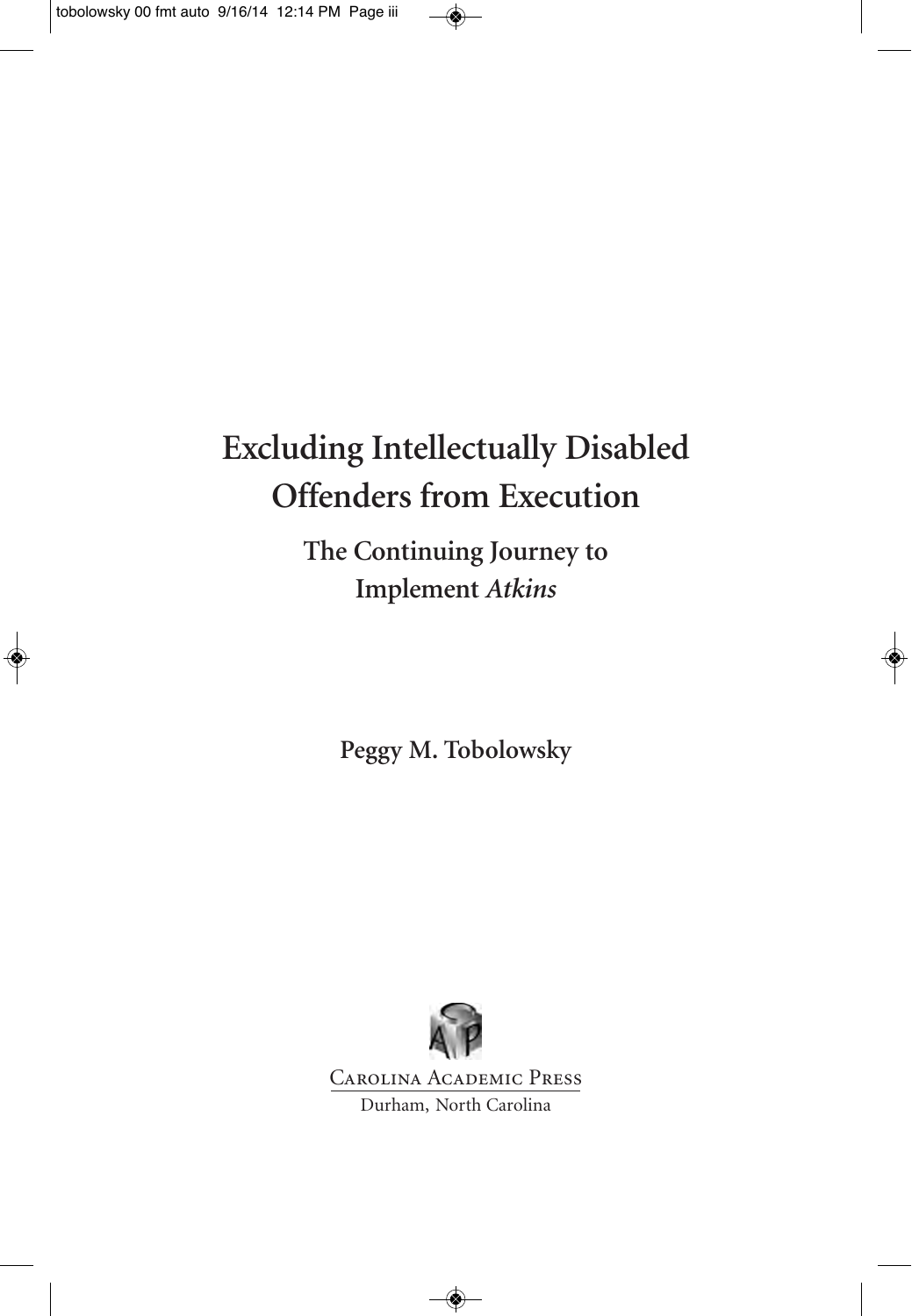Copyright © 2014 Peggy M. Tobolowsky All Rights Reserved.

Library of Congress Cataloging-in-Publication Data

Tobolowsky, Peggy M., 1952-

Excluding intellectually disabled offenders from execution : the continuing journey to implement Atkins / Peggy M. Tobolowsky.

pages cm Includes bibliographical references and index. ISBN 978-1-61163-563-8 (alk. paper) 1. Capital punishment--United States. 2. Offenders with mental disabilities--Legal status, laws, etc.--United States. I. Title.

KF9227.C2T63 2014 345.73'0773--dc23

2014030843

Carolina Academic Press 700 Kent Street Durham, NC 27701 Telephone (919) 489-7486 Fax (919) 493-5668 www.cap-press.com

Printed in the United States of America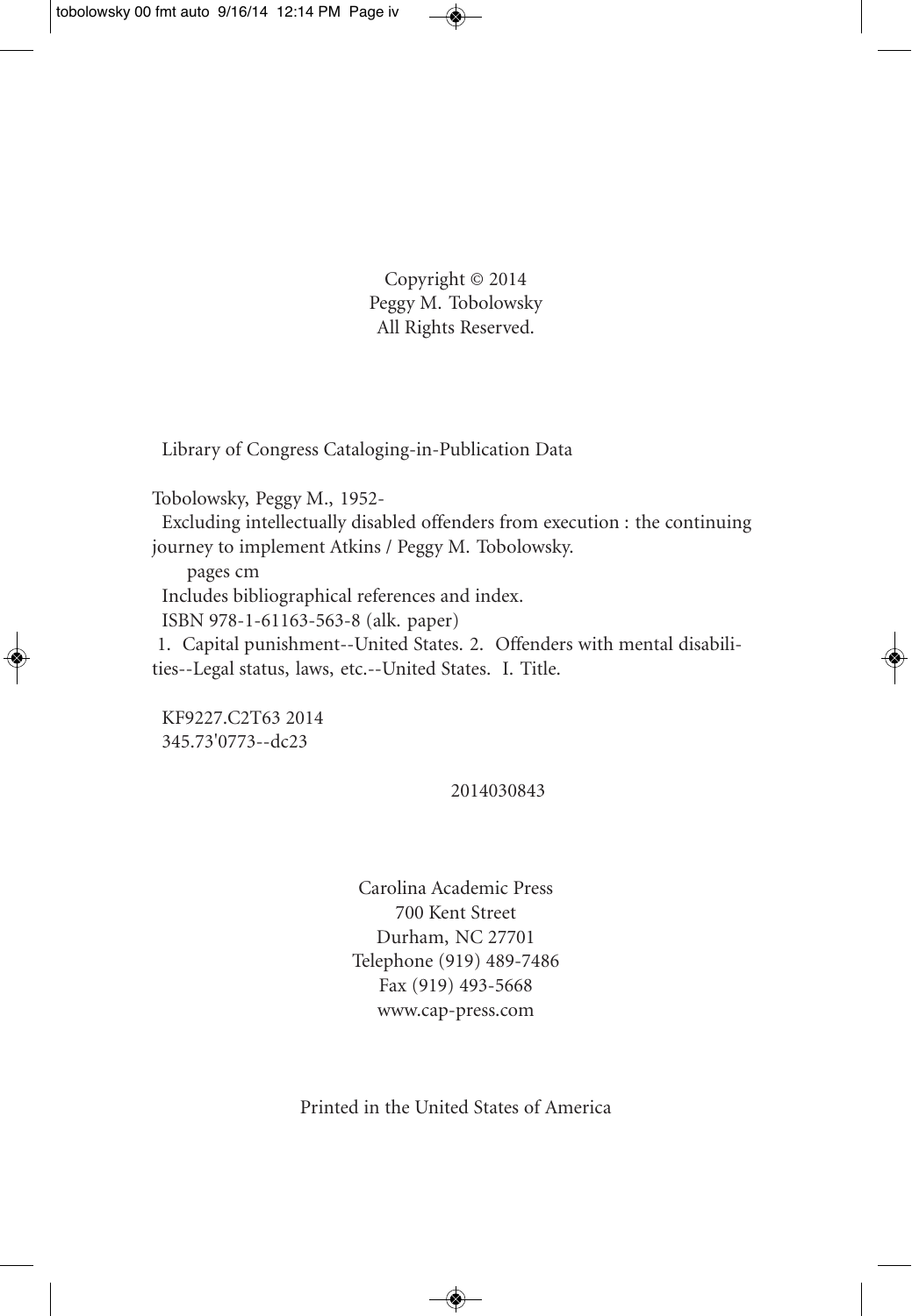*In loving memory of my parents.*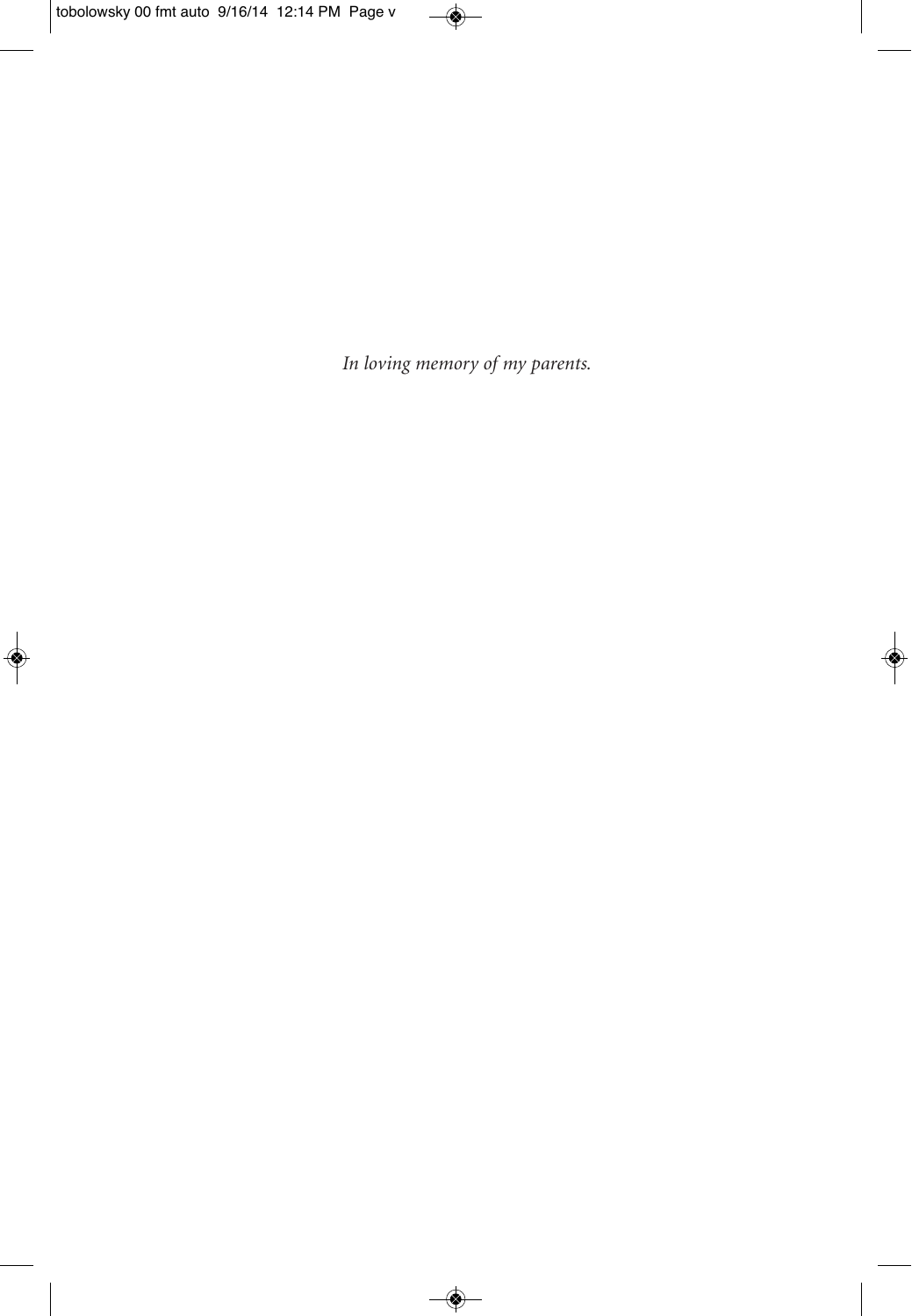## **Contents**

| <b>Table of Cases</b>                                                   | xi |
|-------------------------------------------------------------------------|----|
| Chapter $1 \cdot$ The Evolution of the Prohibition of the Execution     |    |
| of Intellectually Disabled Offenders: The Journey from Penry to Atkins  |    |
| and Beyond                                                              | 3  |
| A. The Journey to Penry                                                 | 3  |
| B. Penry: The Execution of Intellectually Disabled Offenders            |    |
| Is Not Unconstitutional                                                 | 6  |
| C. From Penry to Atkins: A Growing Movement to Exclude                  |    |
| Intellectually Disabled Offenders from Execution                        | 9  |
| D. Atkins: The Execution of Intellectually Disabled Offenders Is        |    |
| Unconstitutional                                                        | 13 |
| E. The Implementation of the Atkins Constitutional Mandate              | 18 |
| Chapter 2 · Processes to Identify Intellectually Disabled Offenders and |    |
| Exclude Them from Execution: The Intellectual Disability Definition     | 21 |
| A. Introduction                                                         | 21 |
| B. Court Guidance Regarding the Category of Intellectually Disabled     |    |
| Offenders Excluded from Execution                                       | 23 |
| C. Federal and State Intellectual Disability Definitions for Atkins     |    |
| Purposes                                                                | 36 |
| 1. Intellectual Functioning                                             | 37 |
| a. Clinical Standards                                                   | 37 |
| b. Federal and State Intellectual Functioning Standards                 | 38 |
| c. SEM                                                                  | 41 |
| d. Flynn Effect                                                         | 43 |
| e. Conclusion Regarding the Impact of Hall on the                       |    |
| Implementation of the Atkins Intellectual Functioning                   |    |
| Criterion                                                               | 46 |
| 2. Adaptive Functioning                                                 | 47 |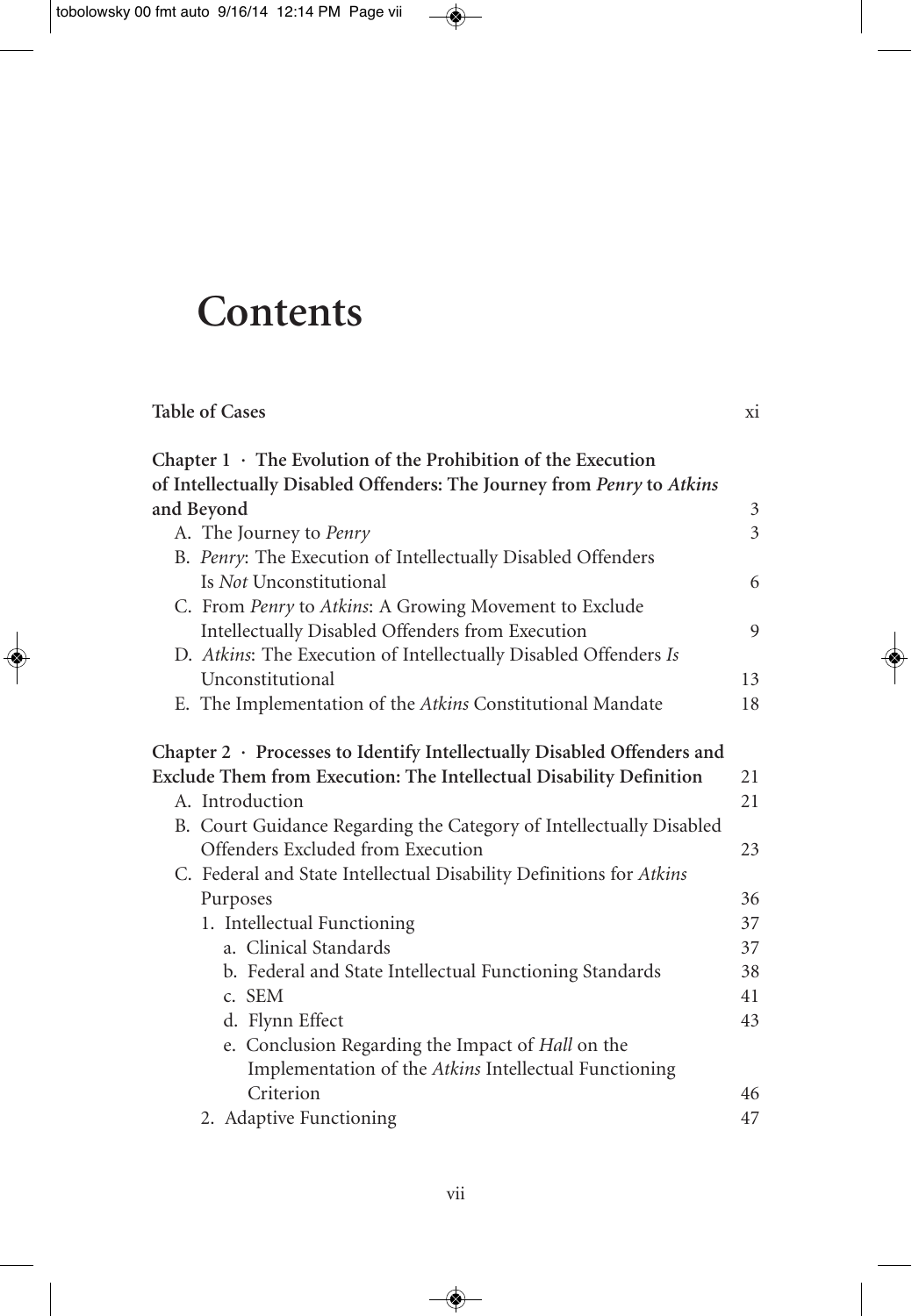| $\cdots$<br>V111 | <b>CONTENTS</b> |
|------------------|-----------------|
|                  |                 |

| a. Clinical Standards and Court Guidance                                     | 47  |
|------------------------------------------------------------------------------|-----|
| b. Federal and State Adaptive Functioning Standards                          | 51  |
| 3. Manifestation During the Developmental Period of Life                     | 56  |
| D. Conclusion                                                                | 59  |
|                                                                              |     |
| Chapter $3$ $\cdot$ Application Issues Regarding the Intellectual Disability |     |
| Definition                                                                   | 61  |
| A. Intellectual Disability Assessment Testing-Related Issues                 | 62  |
| B. Intellectual Disability Testimonial-Related Issues                        | 67  |
| C. Application Issues Related to the Types of Evidence Relevant to           |     |
| Intellectual Disability and the Manner in Which They Are                     |     |
| Considered                                                                   | 68  |
| D. Conclusion                                                                | 75  |
| Chapter 4 · Processes to Identify Intellectually Disabled Offenders and      |     |
| Exclude Them from Execution: Procedures to Address Atkins Claims             | 77  |
| A. Introduction                                                              | 77  |
| B. Court Guidance Regarding the Key Procedural Aspects of the                |     |
| Atkins Determination                                                         | 79  |
| 1. Burden of Proof and Standard of Proof                                     | 79  |
| 2. The Fact-Finder and Timing of the Determination                           | 83  |
| C. Federal and State Procedures to Address Atkins Claims                     | 86  |
| 1. Pretrial Notice and Preliminary Showing                                   | 86  |
| 2. Burden of Proof and Standard of Proof                                     | 87  |
| 3. Fact-Finder for and Timing of the Determination                           | 90  |
| 4. Appeals from Atkins Determinations                                        | 94  |
| 5. Collateral Review of Atkins Determinations                                | 95  |
| D. Conclusion                                                                | 99  |
|                                                                              |     |
| Chapter 5 · Federal Courts' Resolution of Post-Atkins Intellectual           |     |
| Disability Claims by Federal Offenders                                       | 101 |
| A. Introduction                                                              | 101 |
| B. Successful Federal Offender Atkins Claims                                 | 105 |
| C. Unsuccessful Federal Offender Atkins Claims                               | 110 |
| D. Conclusion                                                                | 116 |
| Chapter 6 · State Courts' Resolution of Post-Atkins Intellectual             |     |
| <b>Disability Claims</b>                                                     | 119 |
| A. Introduction                                                              | 119 |
|                                                                              |     |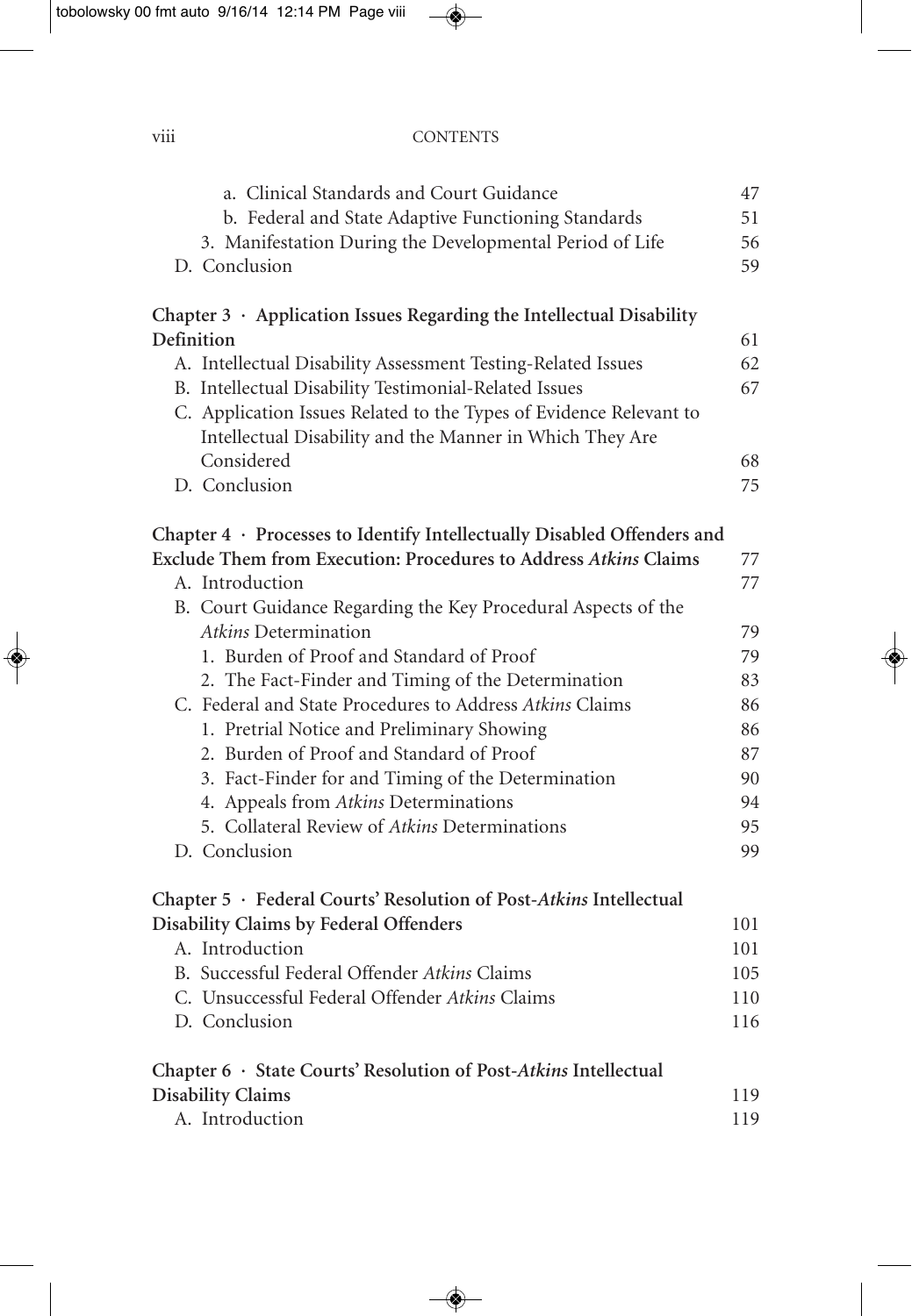| B. Successful State Offender Atkins Claims                         | 132 |
|--------------------------------------------------------------------|-----|
| C. Unsuccessful State Offender Atkins Claims                       | 140 |
| D. Conclusion                                                      | 148 |
| Chapter 7 · Challenges for State Offenders Pursuing Atkins Claims  |     |
| through Federal Collateral Review                                  | 149 |
| A. Introduction                                                    | 149 |
| B. The Application to Atkins Claims of the AEDPA's Restrictions    |     |
| Regarding Federal Collateral Relief for State Offenders            | 150 |
| 1. Barriers to Federal Review of State Offenders' Atkins Claims    | 151 |
| 2. Deferential Federal Review of Atkins Claims Considered on       |     |
| the Merits                                                         | 158 |
| C. The Substantive Standards for Federal Court Review of           |     |
| State Offender Atkins Claims                                       | 165 |
| D. Conclusion                                                      | 167 |
| Chapter 8 · Federal Courts' Resolution of Post-Atkins Intellectual |     |
| Disability Claims by State Offenders                               | 169 |
| A. Introduction                                                    | 169 |
| B. Successful State Offender Atkins Claims                         | 174 |
| C. Unsuccessful State Offender Atkins Claims                       | 184 |
| D. Conclusion                                                      | 191 |
| Chapter 9 · "Appropriate Ways" to Enforce the Atkins Execution     |     |
| <b>Exclusion for Intellectually Disabled Offenders</b>             | 195 |
| A. Introduction                                                    | 195 |
| B. "Appropriate Ways" to Define Intellectual Disability for Atkins |     |
| Purposes                                                           | 197 |
| C. "Appropriate Ways" to Procedurally Implement Atkins             | 214 |
| D. "Appropriate Ways" to Implement Atkins Pursuant to the AEDPA    | 232 |
| E. Conclusion                                                      | 241 |
| Chapter $10 \cdot$ The Continuing Journey to Implement Atkins      | 243 |
| Appendix · Atkins Statutory Provisions or Interim Judicial         |     |
| Procedures                                                         | 255 |
| Index                                                              | 257 |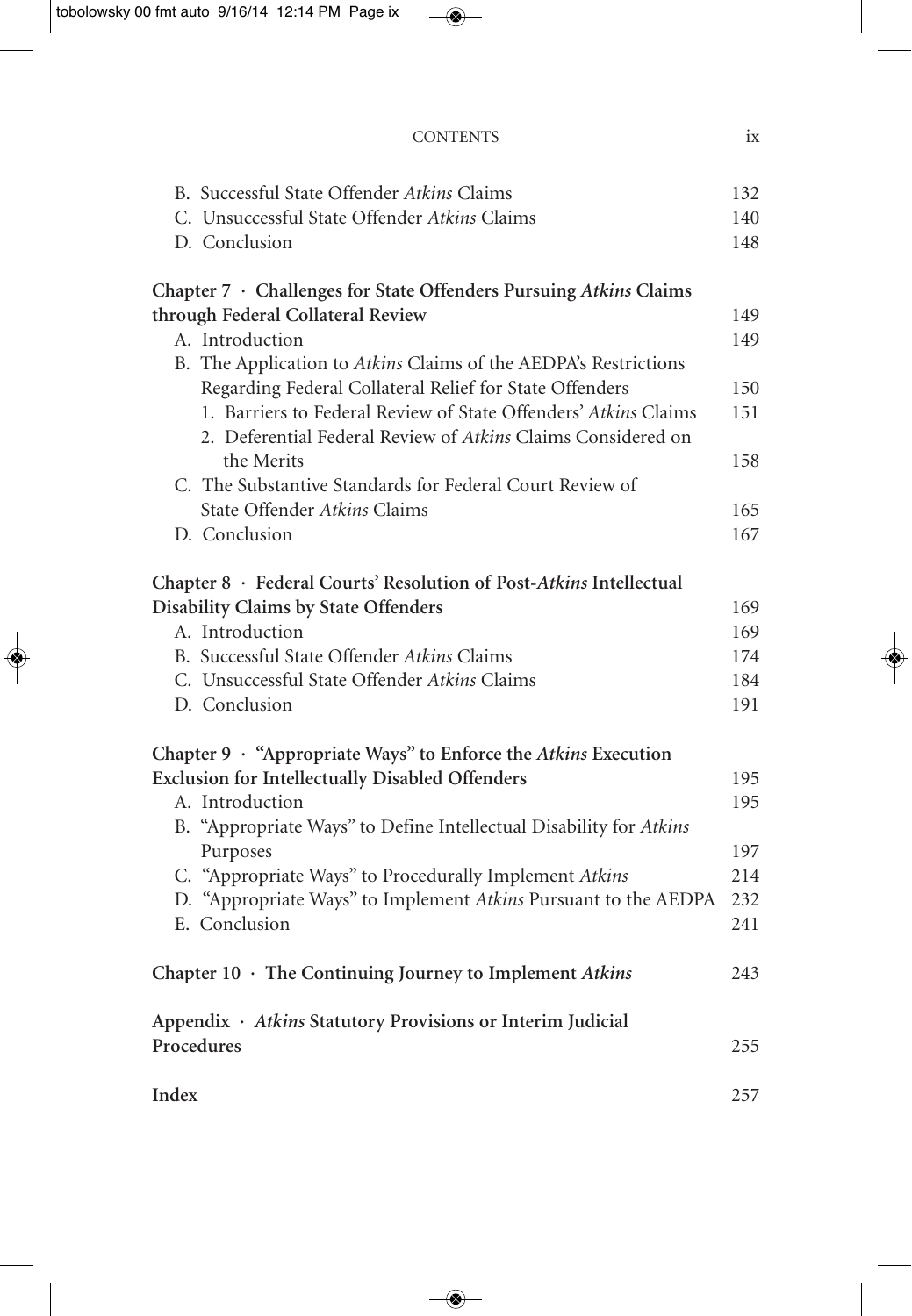## **Table of Cases**

Abad v. United States, 103 Abdul-Kabir v. Quarterman, 213, 252 Addington v. Texas, 217–18 Allen v. Buss, 149, 165, 175, 181 Allen v. State, 70 Allen v. Wilson, 181 Amador v. Dretke, 153 Anderson v. Harless, 151 Anderson v. State, 95 Andrews v. Scott, 149 Apprendi v. New Jersey, 83–84 Atkins v. Commonwealth, 13, 36 Atkins v. Virginia, 4, 5, 9, 13–18, 21, 24, 25–27, 33, 34, 36, 37, 48, 56–57, 77, 84, 85, 100, 166, 191, 195, 196, 201, 212, 214, 232, 240, 243, 246, 247, 248, 249, 250–51, 253 Bailey v. Alabama, 226 Basham v. United States, 41, 69, 96, 113 Beaty v. Schriro, 155, 236 Bell v. Cockrell, 19, 151 Bell v. Cone, 163 Bell v. State, 12 Bennett v. United States, 157 Black v. Bell, 42, 51, 149, 164 Blonner v. State, 70, 92 Blue v. Thaler, 161, 162, 167, 189

Bobby v. Bies, 27–28, 34, 48, 57, 191, 195, 243 Borden v. State, 132 Bowling v. Commonwealth, 36, 45 Bradford v. Cockrell, 151 Branch v. Epps, 175 Brewer v. Quarterman, 213, 252 Bridgers v. Quarterman, 160 Briseno v. Dretke, 189, 190 Brumfield v. Cain, 39, 162, 164, 167, 175, 178–79 Burgess v. State, 12 Carroll v. Secretary, 164 Chase v. State, 19, 37, 91 Cherry v. State, 29 Chester v. Cockrell, 203 Chester v. Quarterman, 52, 206 Chester v. Texas, 205 Chester v. Thaler, 52, 203, 207–11, 213 Clark v. Quarterman, 29, 42, 51, 190, 207 Coker v. Georgia, 15 Coleman v. State, 45, 53, 55 Coleman v. Thompson, 153 Commonwealth v. Bracey, 96 Commonwealth v. DeJesus, 55 Commonwealth v. Miller, 19, 53, 98 Commonwealth v. Sanchez, 19, 22, 88, 91, 93, 94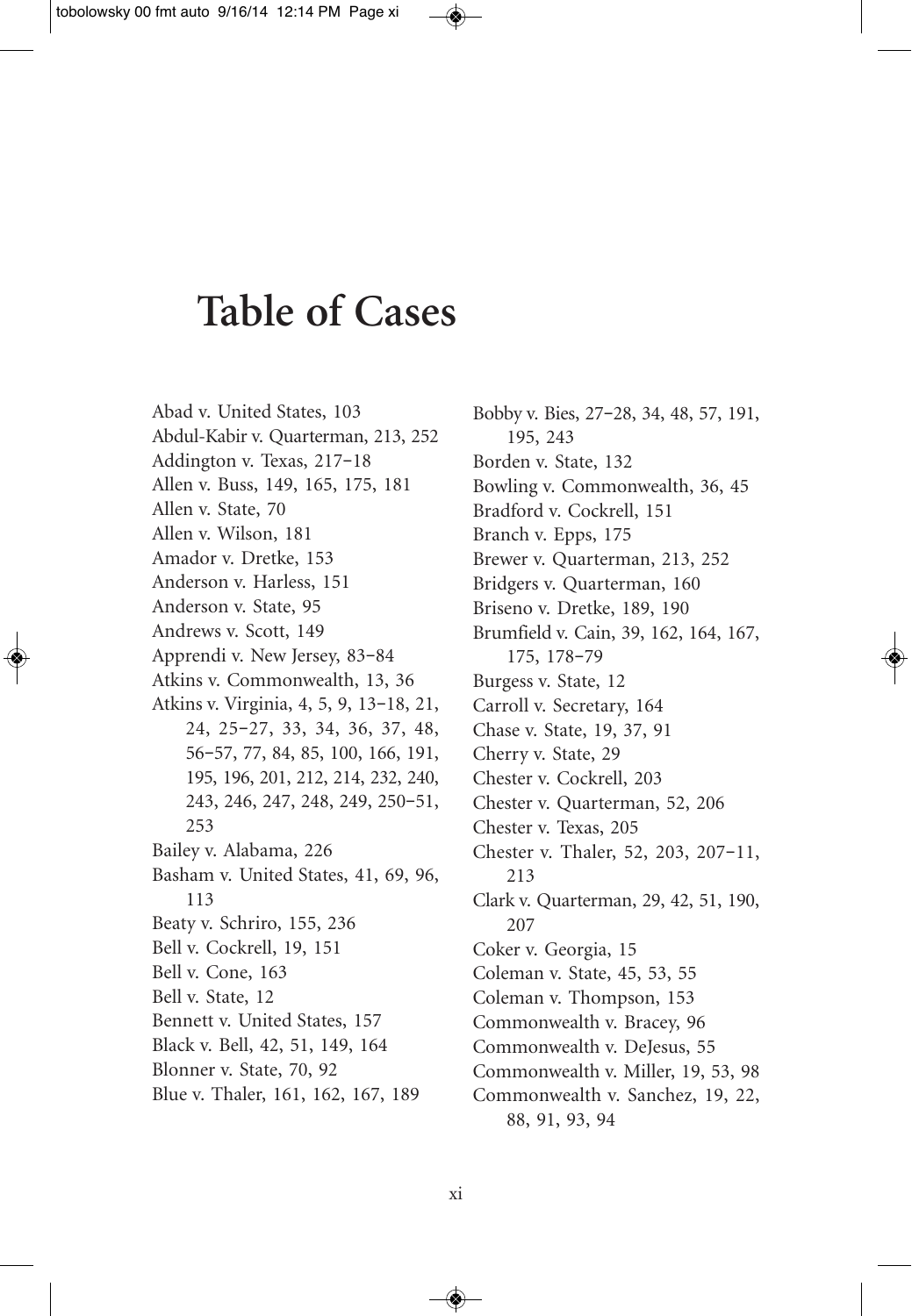Commonwealth v. Vandivner, 36, 147 Commonwealth v. Williams, 43, 55, 70, 71–72 Conaway v. French, 167 Conner v. Hall, 154 Cooper v. Oklahoma, 81–83, 89, 218–20 Crump v. McDaniel, 151 Cullen v. Pinholster, 150, 152, 159, 160, 192 Davis v. Humphrey, 239 Davis v. Norris, 157 Doss v. State, 66 Dretke v. Haley, 153, 154 Dufour v. State, 69, 73 Eldridge v. Quarterman, 161 Engram v. State, 98, 99 Enmund v. Florida, 8, 15 *Ex parte* Alabama, 19, 91 *Ex parte* Blue, 99, 251 *Ex parte* Briseno, 19, 54, 55, 69, 97, 98, 144, 197–99, 246 *Ex parte* Chester, 203–05 *Ex parte* Hearn, 42, 54, 189, 198 *Ex parte* Hood, 252 *Ex parte* Maldonado, 191 *Ex parte* Matamoros, 191 *Ex parte* Modden, 55, 199 *Ex parte* Moreno, 252 *Ex parte* Nelson, 252 *Ex parte* Perkins, 19, 74 *Ex parte* Royall, 151 *Ex parte* Smith, 66, 68, 71, 74–75 *Ex parte* Sosa, 199, 203 *Ex parte* Thomas, 190 *Ex parte* Woods, 99, 251 Felker v. Turpin, 237 Ferrell v. Head, 225 Fleming v. Zant, 12, 97, 220–21

Ford v. Wainwright, 7, 8, 15, 16, 21, 77–79, 100, 166, 191, 195, 209, 214–15, 232, 243, 249, 253 Foster v. State, 19, 68, 97 Franklin v. Maynard, 19, 93 Franqui v. Florida, 152 Frazier v. Bobby, 154, 165 Fults v. Upton, 192 Gallo v. State, 198, 199 Gavin v. State, 121 Goodin v. State, 66, 133–34 Goodwin v. Roper, 87 Green v. Johnson, 39, 152 Gregg v. Georgia, 8–9, 15 Hall v. Florida, 4, 20, 22–23, 29–36, 42, 43, 46–47, 57, 59–60, 64, 100, 166, 195–96, 241, 246–53 Hall v. State, 19 Hall v. Thaler, 29, 200, 203 Harrington v. Richter, 150 Harris v. State, 120 Harris v. Thaler, 45, 213 Harris v. United States, 84 Head v. Ferrell, 12, 99 Head v. Hill, 89, 226 Head v. Stripling, 225 Hearn v. Quarterman, 151–52 Hearn v. Thaler, 167 Hedrick v. True, 154 Henderson v. Thaler, 154, 156, 236–37, 251 Herrera v. Collins, 238, 239, 240 Hill v. Anderson, 192 Hill v. Hall, 223–24 Hill v. Head, 222–23 Hill v. Humphrey, 87, 217, 222, 224–27, 228, 230 Hill v. Schofield, 224 Hill v. Turpin, 221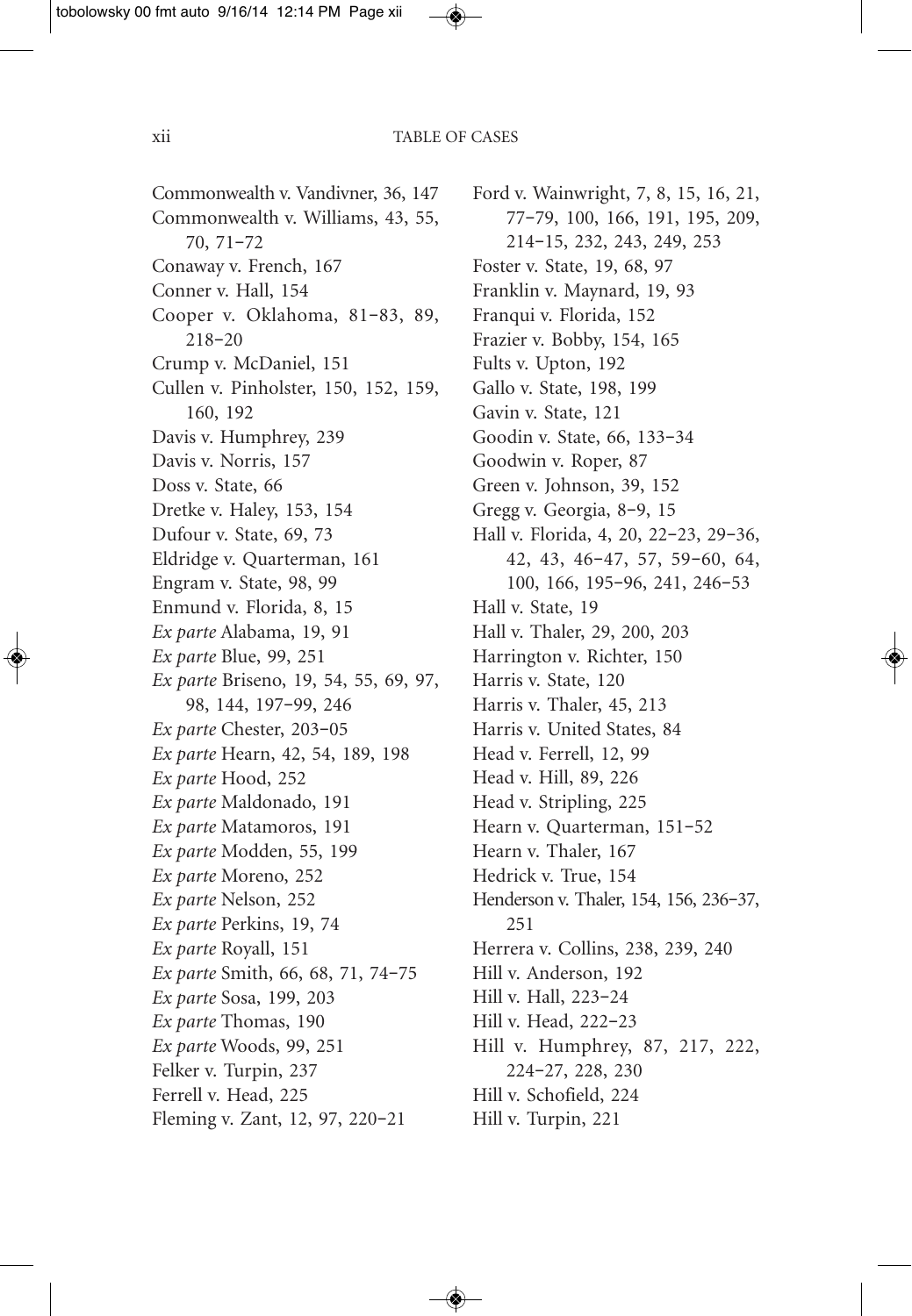Hines v. Thaler, 52, 164, 203 Hodges v. State, 53, 140–42 Holladay v. Allen, 175, 184 Holladay v. Campbell, 184 Holland v. Florida, 155, 229, 234, 235–36, 251 Holsey v. Hall, 225 Hooks v. Workman, 45, 51, 69, 162, 164, 192 Hope v. United States, 158 Howell v. State, 55 Howell v. Workman, 69, 87, 185–86 Hughes v. Epps, 167, 175 Ibarra v. Thaler, 152 *In re* Bowling, 42, 157 *In re* Campbell, 87 *In re* Davis, 238–39 *In re* Hawthorne, 40, 53, 96, 97 *In re* Hearn, 156 *In re* Hill, 155, 157, 158, 227, 228–31, 233–35, 240, 251 *In re* Holladay, 157, 158 *In re* Johnson, 90, 225 *In re* Lewis, 155 *In re* Mathis, 158, 233 *In re* Morris, 149, 157, 158 *In re* Webster, 104, 115–16, 158, 233–35 *In re* Wilson, 156, 236 *In re* Winship, 217 Jackson v. Norris, 161 Jackson v. United States, 103 Johnson v. State, 36 Jones v. State, 11, 46, 66, 70, 247 Jones v. Tucker, 39, 90, 161 King v. Epps, 167, 175 King v. State, 19, 225 Kuhlman v. Wilson, 232

Lambert v. State, 68, 70, 71, 72–73, 97 Lane v. State, 12, 147 Larry v. Branker, 39 Ledford v. Head, 164, 184–85, 217, 225 Leland v. Oregon, 89, 218 Lewis v. Thaler, 162, 186, 189, 203 Lizcano v. State, 144–47, 201–02 Lockyer v. Andrade, 163 Lynch v. Hudson, 186–88 Maldonado v. Thaler, 52, 62, 203 Matamoros v. Thaler, 190–91 Mathis v. Thaler, 156 McCarver v. North Carolina, 13 McCleskey v. Zant, 153 Medina v. California, 79, 81, 219 Miller-El v. Cockrell, 163 Minor v. State, 121 Moore v. Dretke, 179, 180 Moore v. Quarterman, 42, 179–80, 190 Moorman v. Schriro, 58 Moreno v. Dretke, 179, 207 Morris v. Dretke, 152 Morrison v. State, 40, 53, 69 Mosher v. State, 11, 216, 222 Mullaney v. Wilbur, 80 Murphy v. Ohio, 164 Murphy v. State, 18, 92 Murray v. Carrier, 153 Myers v. Workman, 90 Neal v. State, 199 Nicholson v. Branker, 175, 176 Ochoa v. Sirmons, 157 Ochoa v. State, 59 Ochoa v. Workman, 58, 167 Ortiz v. United States, 71, 103, 104–05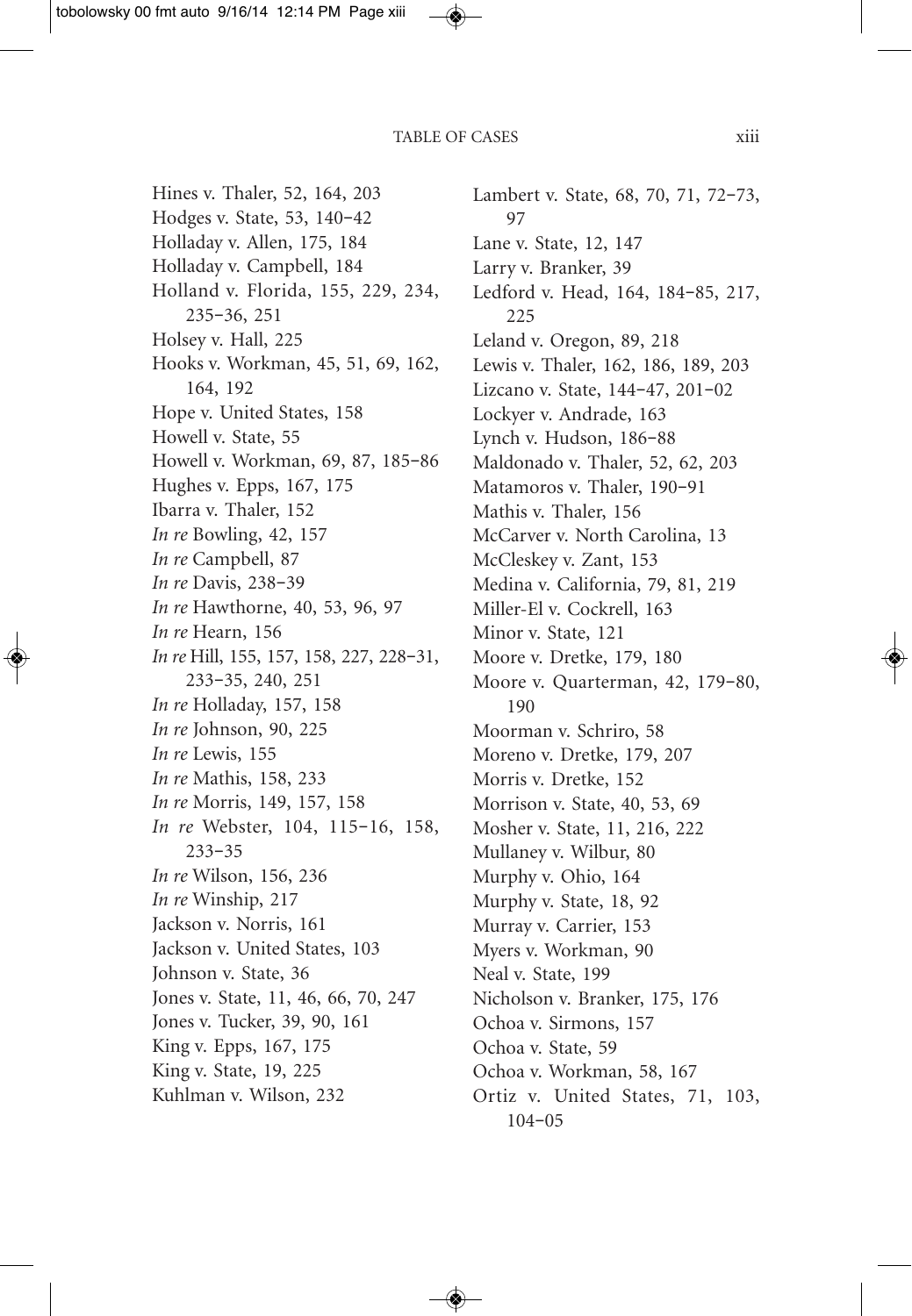O'Sullivan v. Boerckel, 151 Pace v. DiGuglielmo, 155 Panetti v. Quarterman, 78, 166, 213, 215–16, 229, 234, 240, 251 Patterson v. New York, 79–80 Penry v. Johnson, 213 Penry v. Lynaugh, 4, 5–9, 10, 24–25, 213, 252 Penry v. State, 6 People v. Smith, 93 People v. Vasquez, 89 People v. Vidal, 40, 45–46, 53, 95, 140 Perkins v. Quarterman, 192 Phillips v. State, 66 Pickens v. State, 135–36 Pizzuto v. Blades, 41 Pizzuto v. Hardison, 161, 164 Pizzuto v. State, 59 Powell v. Allen, 58 Price v. Vincent, 163 Pruitt v. State, 11, 36, 88–89, 95, 147, 250 Pruitt v. Wilson, 45 Rankin v. State, 11, 12, 42, 247 Rhines v. Weber, 152 Richardson v. Branker, 45, 164 Richardson v. State, 11, 12 Ring v. Arizona, 83–84 Rivera v. Delaware, 80 Rivera v. Quarterman, 165, 180–81 Rocha v. Thaler, 154 Rogers v. State, 11, 40, 95 Rondon v. State, 11, 53 Rosales v. Quarterman, 164, 203 Rose v. Lundy, 151 Sasser v. Hobbs, 87, 165 Sasser v. Norris, 152 Sawyer v. Whitley, 153, 228, 232

Schofield v. Holsey, 225 Schriro v. Landrigan, 150, 159–60, 163, 192 Schriro v. Smith, 27, 28, 84–85, 100, 191, 195, 216, 243 Simpson v. Norris, 154, 175 Smith v. Ryan, 58 Smith v. State, 11, 45, 70 Smith v. Texas, 213, 252 Speiser v. Randall, 226 Stallings v. Bagley, 188 State v. Arellano, 97 State v. Backus, 88, 95 State v. Boyston, 68, 70, 74 State v. Dann, 140 State v. Dunn, 40, 45, 70, 71, 74, 96 State v. Flores, 86, 93, 94 State v. Grell, 89, 93, 139 State v. Gumm, 140 State v. Jimenez, 19, 93, 94 State v. Laney, 93 State v. Lee, 142–44 State v. Lott, 19, 28, 48, 57, 91, 97, 98 State v. Maestas, 91 State v. McManus, 40, 53, 66 State v. Pruitt, 91 State v. Rizzo, 88 State v. Smith, 53 State v. Strode, 95 State v. Vela, 59 State v. Victor, 12 State v. Were, 70, 91 State v. White, 137–39 State v. Williams, 18, 93 Stephens v. State, 12 Stewart v. Martinez-Villareal, 229, 234, 251 Stripling v. State, 11, 89 Tarver v. Thomas, 165, 175–76